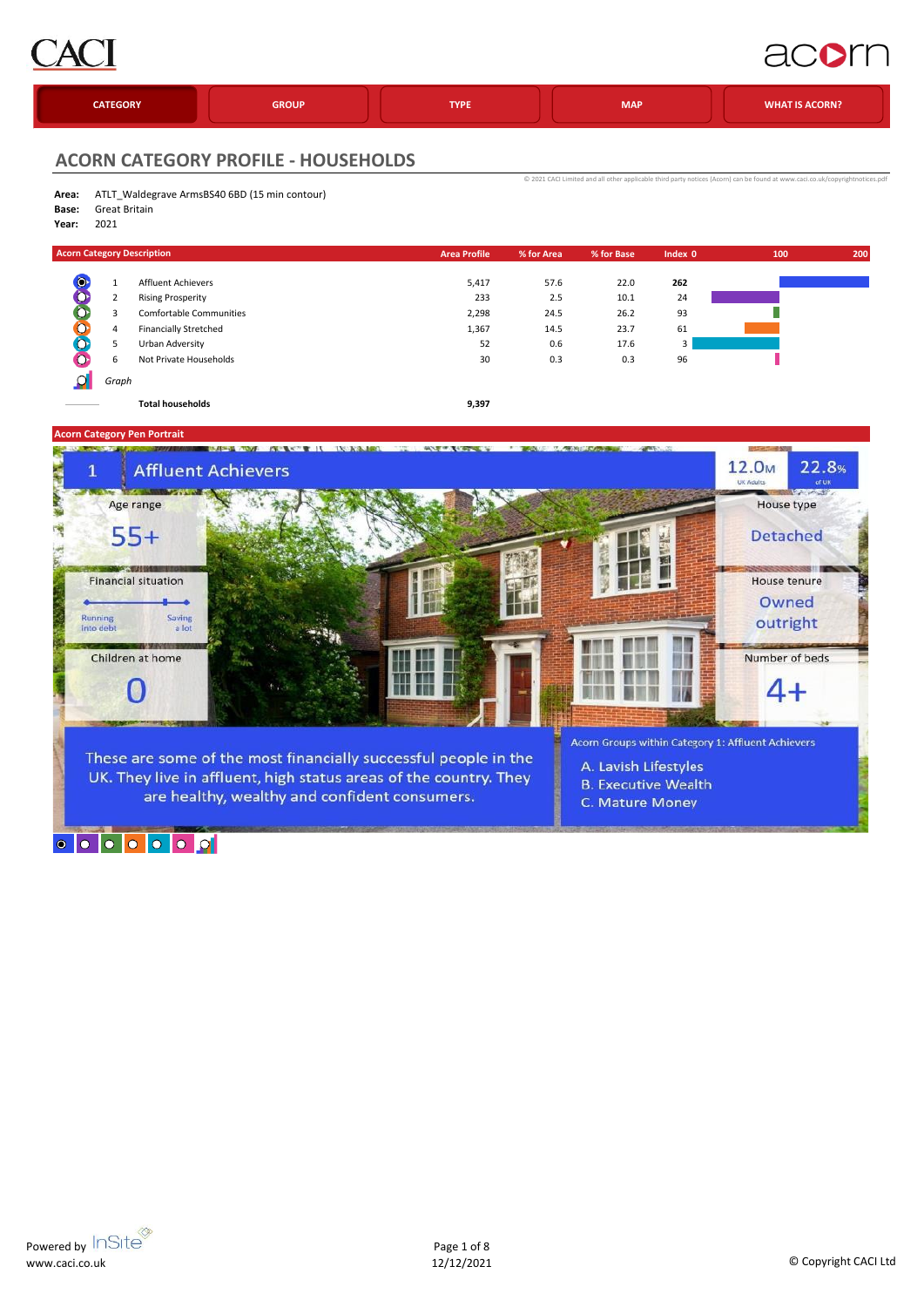

### acorn

| <b>CATEGORY</b> | <b>GROUP</b> | <b>TYPE</b> | <b>MAP</b> | <b>WHAT IS ACORN?</b> |
|-----------------|--------------|-------------|------------|-----------------------|
|                 |              |             |            |                       |

[©](http://www.caci.co.uk/copyrightnotices.pdf) 2021 CACI Limited and all other

#### **ACORN GROUP PROFILE - HOUSEHOLDS**

| Area: | ATLT_Waldegrave ArmsBS40 6BD (15 min contour) |
|-------|-----------------------------------------------|
|       |                                               |

- **Base:** Great Britain
- **Year:** 2021

| <b>Acorn Group Description</b> |                                  | <b>Area Profile</b> | % for Area | % for Base | Index 0        | 100 | 200 |
|--------------------------------|----------------------------------|---------------------|------------|------------|----------------|-----|-----|
|                                | 1. Affluent Achievers            |                     |            |            |                |     |     |
| 1.A                            | Lavish Lifestyles                | 81                  | 0.9        | 1.1        | 77             |     |     |
| 1.B                            | <b>Executive Wealth</b>          | 3,162               | 33.6       | 11.2       | 300            |     |     |
| 1.C                            | Mature Money                     | 2,174               | 23.1       | 9.6        | 240            |     |     |
|                                | 2. Rising Prosperity             |                     |            |            |                |     |     |
| 2.D                            | <b>City Sophisticates</b>        | $\mathbf 0$         | 0.0        | 4.0        | 0              |     |     |
| 2.E                            | Career Climbers                  | 233                 | 2.5        | $6.2$      | 40             |     |     |
|                                | 3. Comfortable Communities       |                     |            |            |                |     |     |
| 3.F                            | <b>Countryside Communities</b>   | 1,001               | 10.7       | 5.7        | 186            |     |     |
| 3.G                            | Successful Suburbs               | 741                 | 7.9        | 5.9        | 134            |     |     |
| 3.H                            | Steady Neighbourhoods            | 493                 | 5.2        | 7.4        | 71             |     |     |
| 3.1                            | <b>Comfortable Seniors</b>       | 13                  | 0.1        | 2.9        | 5              |     |     |
| 3.J                            | <b>Starting Out</b>              | 50                  | 0.5        | 4.3        | 12             |     |     |
|                                | 4. Financially Stretched         |                     |            |            |                |     |     |
| 4. K                           | Student Life                     | $\mathbf 0$         | 0.0        | 2.4        | $\overline{0}$ |     |     |
| 4.L                            | <b>Modest Means</b>              | 56                  | 0.6        | 7.9        | 8              |     |     |
| 4.M                            | <b>Striving Families</b>         | 1,038               | 11.0       | 7.5        | 146            |     |     |
| 4.N                            | Poorer Pensioners                | 273                 | 2.9        | 5.9        | 49             |     |     |
|                                | 5. Urban Adversity               |                     |            |            |                |     |     |
| 5.0                            | Young Hardship                   | 33                  | 0.4        | 6.1        | 6              |     |     |
| 5.P                            | <b>Struggling Estates</b>        | 0                   | 0.0        | 6.1        | 0              |     |     |
| 5.Q                            | <b>Difficult Circumstances</b>   | 19                  | 0.2        | 5.3        | $\overline{4}$ |     |     |
|                                | <b>6. Not Private Households</b> |                     |            |            |                |     |     |
| 6.R                            | Not Private Households           | 30                  | 0.3        | 0.3        | 96             |     |     |
|                                | <b>Total households</b>          | 9,397               |            |            |                |     |     |

#### **Acorn Group Pen Portrait**

 $\mathbf{1}$ 

#### B **Executive Wealth**

High income people, successfully combining jobs and families. These are wealthy families living in larger detached or semi-detached properties either in the suburbs, the edge of towns or in semi-rural locations.



12.3%

6.5<sub>M</sub>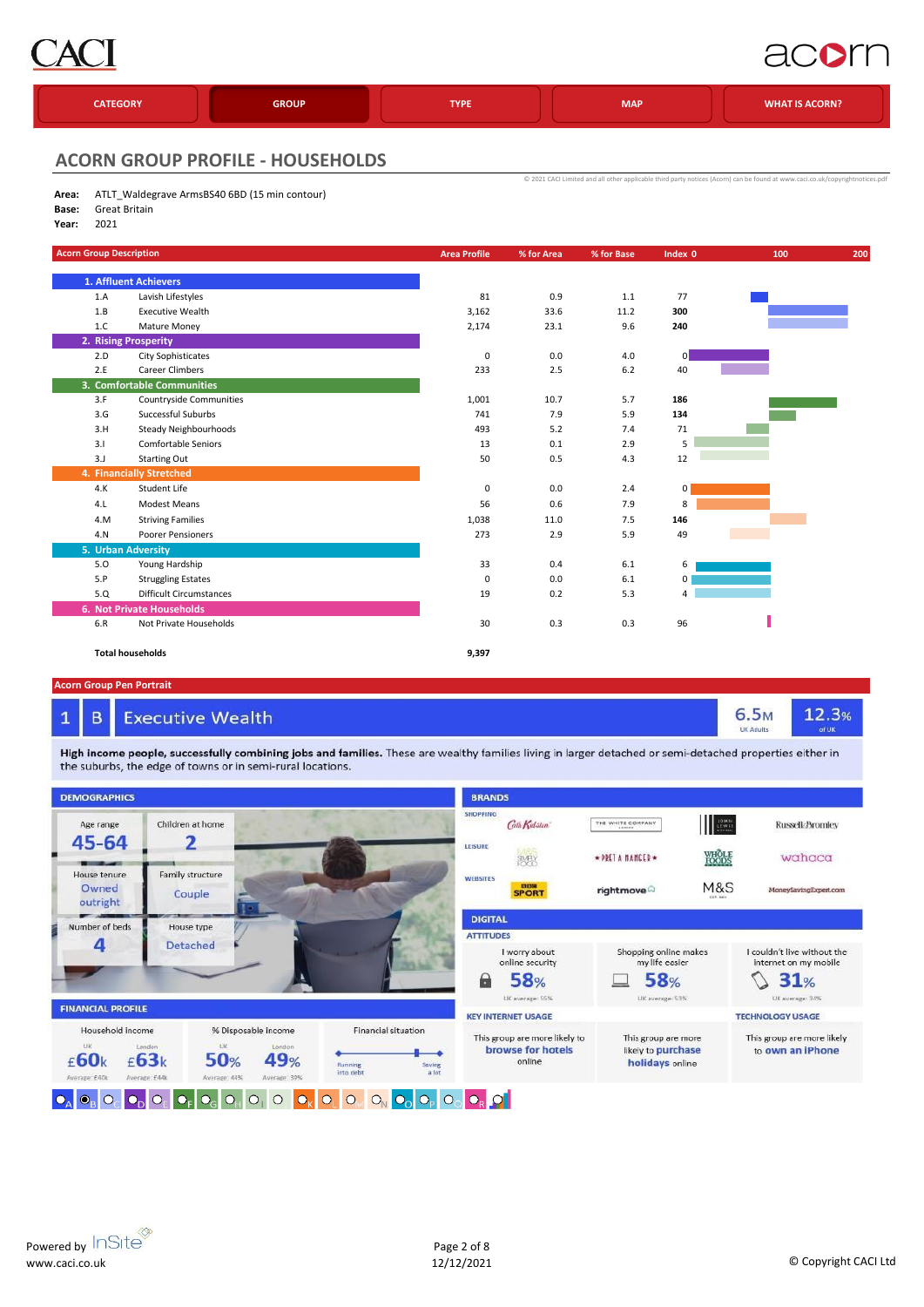

### acom

| <b>CATEGORY</b>                                                                                   |                                                    | <b>GROUP</b>                                                                                                                                                                                                                        | <b>TYPE</b> |                                      | <b>MAP</b>                              |                                        |                                      | <b>WHAT IS ACORN?</b>                                                                                                                                                                           |
|---------------------------------------------------------------------------------------------------|----------------------------------------------------|-------------------------------------------------------------------------------------------------------------------------------------------------------------------------------------------------------------------------------------|-------------|--------------------------------------|-----------------------------------------|----------------------------------------|--------------------------------------|-------------------------------------------------------------------------------------------------------------------------------------------------------------------------------------------------|
| <b>ACORN TYPE PROFILE - HOUSEHOLDS</b>                                                            |                                                    |                                                                                                                                                                                                                                     |             |                                      |                                         |                                        |                                      |                                                                                                                                                                                                 |
| ATLT Waldegrave ArmsBS40 6BD (15 min contour)<br>Area:<br>Great Britain<br>Base:<br>2021<br>Year: |                                                    |                                                                                                                                                                                                                                     |             |                                      |                                         |                                        |                                      | © 2021 CACI Limited and all other applicable third party notices (Acorn) can be found at www.caci.co.uk/copyrightnotices.pdf<br>Sort by:<br><b>O</b> corn Structure<br>$\int$ Index<br>Pofile % |
| <b>Acorn Type Description</b>                                                                     |                                                    |                                                                                                                                                                                                                                     |             | <b>Area Profile</b>                  | % for Area                              | % for Base                             | <b>Index</b>                         | 100<br>200<br>$\mathbf{0}$                                                                                                                                                                      |
| <b>Affluent Achievers</b><br>1.A Lavish Lifestyles                                                |                                                    |                                                                                                                                                                                                                                     |             |                                      |                                         |                                        |                                      |                                                                                                                                                                                                 |
| 1.B Executive Wealth                                                                              | 1.A.1<br>1.A.2<br>1.A.3                            | <b>Exclusive enclaves</b><br>Metropolitan money<br>Large house luxury                                                                                                                                                               |             | $\pmb{0}$<br>0<br>81                 | 0.0<br>0.0<br>0.9                       | 0.1<br>0.2<br>0.9                      | 0<br>0<br>98                         |                                                                                                                                                                                                 |
|                                                                                                   | 1.B.4<br>1.B.5<br>1.B.6<br>1.B.7<br>1.B.8<br>1.B.9 | Asset rich families<br>Wealthy countryside commuters<br>Financially comfortable families<br>Affluent professionals<br>Prosperous suburban families<br>Well-off edge of towners                                                      |             | 255<br>2,480<br>235<br>0<br>0<br>192 | 2.7<br>26.4<br>2.5<br>0.0<br>0.0<br>2.0 | 2.6<br>2.4<br>2.2<br>0.9<br>1.5<br>1.6 | 104<br>1,095<br>114<br>0<br>0<br>126 |                                                                                                                                                                                                 |
| 1.C Mature Money<br><b>Rising Prosperity</b>                                                      | 1.C.10<br>1.C.11<br>1.C.12                         | Better-off villagers<br>Settled suburbia, older people<br>Retired and empty nesters<br>1.C.13 Upmarket downsizers                                                                                                                   |             | 2,109<br>0<br>43<br>22               | 22.4<br>0.0<br>0.5<br>0.2               | 3.0<br>2.9<br>2.5<br>1.3               | 752<br>$\mathbf 0$<br>18<br>18       |                                                                                                                                                                                                 |
| 2.D City Sophisticates                                                                            | 2.D.15<br>2.D.16<br>2.D.17                         | 2.D.14 Townhouse cosmopolitans<br>Younger professionals in smaller flats<br>Metropolitan professionals<br>Socialising young renters                                                                                                 |             | 0<br>0<br>0<br>0                     | 0.0<br>0.0<br>0.0<br>0.0                | 0.7<br>1.5<br>0.8<br>1.0               | 0<br>0<br>0<br>$\mathbf 0$           |                                                                                                                                                                                                 |
| 2.E Career Climbers                                                                               | 2.E.18<br>2.E.19<br>2.E.20                         | Career driven young families<br>First time buyers in small, modern homes<br>Mixed metropolitan areas                                                                                                                                |             | 195<br>38<br>0                       | 2.1<br>0.4<br>0.0                       | 1.9<br>3.3<br>1.0                      | 110<br>12<br>0                       |                                                                                                                                                                                                 |
| <b>Comfortable Communities</b><br>3.F Countryside Communities                                     |                                                    |                                                                                                                                                                                                                                     |             |                                      |                                         |                                        |                                      |                                                                                                                                                                                                 |
| 3.G Successful Suburbs                                                                            | 3.F.21<br>3.F.22<br>3.F.23                         | Farms and cottages<br>Older couples and families in rural areas<br>Owner occupiers in small towns and villages<br>Comfortably-off families in modern housing                                                                        |             | 301<br>165<br>535                    | 3.2<br>1.8<br>5.7                       | 1.5<br>1.1<br>3.2                      | 214<br>165<br>179                    |                                                                                                                                                                                                 |
| 3.H Steady Neighbourhoods                                                                         | 3.G.24<br>3.6.25<br>3.6.26                         | Larger family homes, multi-ethnic areas<br>Semi-professional families, owner occupied neighbourhoods                                                                                                                                |             | 225<br>0<br>516                      | 2.4<br>0.0<br>5.5                       | 2.6<br>0.8<br>2.4                      | 91<br>0<br>227                       |                                                                                                                                                                                                 |
| <b>3.I Comfortable Seniors</b>                                                                    | 3.H.28<br>3.H.29                                   | 3.H.27 Suburban semis, conventional attitudes<br>Owner occupied terraces, average income<br>Established suburbs, older families                                                                                                     |             | 67<br>$\mathbf 0$<br>426             | 0.7<br>0.0<br>4.5                       | 3.4<br>1.6<br>2.3                      | 21<br>0<br>195                       |                                                                                                                                                                                                 |
| 3.J Starting Out                                                                                  | 3.1.30<br>3.1.31<br>3.J.32                         | Older people, neat and tidy neighbourhoods<br>Elderly singles in purpose-built accommodation<br>Educated families in terraces, young children<br>Smaller houses and starter homes                                                   |             | 13<br>0<br>$\mathbf 0$<br>50         | 0.1<br>$0.0\,$<br>0.0                   | 2.4<br>0.5<br>2.1                      | 6<br>0<br>0                          | <b>The College</b>                                                                                                                                                                              |
| <b>Financially Stretched</b><br>4.K Student Life                                                  | 3. J.33                                            |                                                                                                                                                                                                                                     |             |                                      | 0.5                                     | 2.3                                    | 24                                   |                                                                                                                                                                                                 |
| <b>4.L Modest Means</b>                                                                           | 4.K.34<br>4.K.35                                   | Student flats and halls of residence<br>Term-time terraces<br>4.K.36 Educated young people in flats and tenements                                                                                                                   |             | 0<br>0<br>0                          | 0.0<br>0.0<br>0.0                       | 0.4<br>0.3<br>1.7                      | 0<br>0<br>0                          |                                                                                                                                                                                                 |
|                                                                                                   | 4.L.37<br>4.L.38<br>4.L.39<br>4.L.40               | Low cost flats in suburban areas<br>Semi-skilled workers in traditional neighbourhoods<br>Fading owner occupied terraces<br>High occupancy terraces, culturally diverse family areas                                                |             | 51<br>5<br>0<br>0                    | 0.5<br>0.1<br>0.0<br>0.0                | 1.4<br>2.6<br>2.9<br>1.0               | 39<br>$\overline{2}$<br>0<br>0       |                                                                                                                                                                                                 |
| <b>4.M Striving Families</b>                                                                      |                                                    | 4.M.41 Labouring semi-rural estates<br>4.M.42 Struggling young families in post-war terraces<br>4.M.43 Families in right-to-buy estates<br>4.M.44 Post-war estates, limited means                                                   |             | 916<br>84<br>14<br>24                | 9.7<br>0.9<br>0.1<br>0.3                | 1.6<br>1.7<br>2.1<br>2.2               | 611<br>53<br>$\overline{7}$<br>12    |                                                                                                                                                                                                 |
| <b>4.N Poorer Pensioners</b>                                                                      |                                                    | 4.N.45 Pensioners in social housing, semis and terraces<br>4.N.46 Elderly people in social rented flats<br>4.N.47 Low income older people in smaller semis<br>4.N.48 Pensioners and singles in social rented flats                  |             | 183<br>9<br>81<br>0                  | 1.9<br>0.1<br>0.9<br>0.0                | 0.8<br>1.1<br>2.3<br>1.8               | 248<br>9<br>38<br>0                  | <b>Contract Contract</b><br>and the state of the state of the                                                                                                                                   |
| <b>Urban Adversity</b><br>5.0 Young Hardship                                                      |                                                    |                                                                                                                                                                                                                                     |             |                                      |                                         |                                        |                                      |                                                                                                                                                                                                 |
| 5.P Struggling Estates                                                                            |                                                    | 5.0.49 Young families in low cost private flats<br>5.0.50 Struggling younger people in mixed tenure<br>5.0.51 Young people in small, low cost terraces                                                                              |             | 33<br>0<br>0                         | 0.4<br>0.0<br>0.0                       | 2.1<br>1.7<br>2.3                      | 16<br>0<br>0                         |                                                                                                                                                                                                 |
|                                                                                                   | 5.P.53<br>5.P.54                                   | 5.P.52 Poorer families, many children, terraced housing<br>Low income terraces<br>Multi-ethnic, purpose-built estates<br>5.P.55 Deprived and ethnically diverse in flats<br>5.P.56 Low income large families in social rented semis |             | 0<br>0<br>0<br>0<br>0                | 0.0<br>0.0<br>0.0<br>0.0<br>0.0         | 1.6<br>0.9<br>1.2<br>0.8<br>1.6        | 0<br>0<br>0<br>0<br>$\mathbf 0$      |                                                                                                                                                                                                 |
| 5.Q Difficult Circumstances<br><b>Not Private Households</b>                                      |                                                    | 5.Q.57 Social rented flats, families and single parents<br>5.Q.58 Singles and young families, some receiving benefits<br>5.Q.59 Deprived areas and high-rise flats                                                                  |             | 19<br>0<br>0                         | 0.2<br>0.0<br>0.0                       | 1.5<br>1.8<br>2.0                      | 13<br>0<br>0                         |                                                                                                                                                                                                 |
| <b>6.R Not Private Households</b>                                                                 |                                                    | 6.R.60 Active communal population<br>6.R.61 Inactive communal population<br>6.R.62 Business areas without resident population                                                                                                       |             | 1<br>29<br>0                         | 0.0<br>0.3<br>0                         | 0.1<br>0.3<br>0                        | 18<br>112<br>0                       |                                                                                                                                                                                                 |
|                                                                                                   |                                                    | <b>Total households</b>                                                                                                                                                                                                             |             | 9,397                                |                                         |                                        |                                      |                                                                                                                                                                                                 |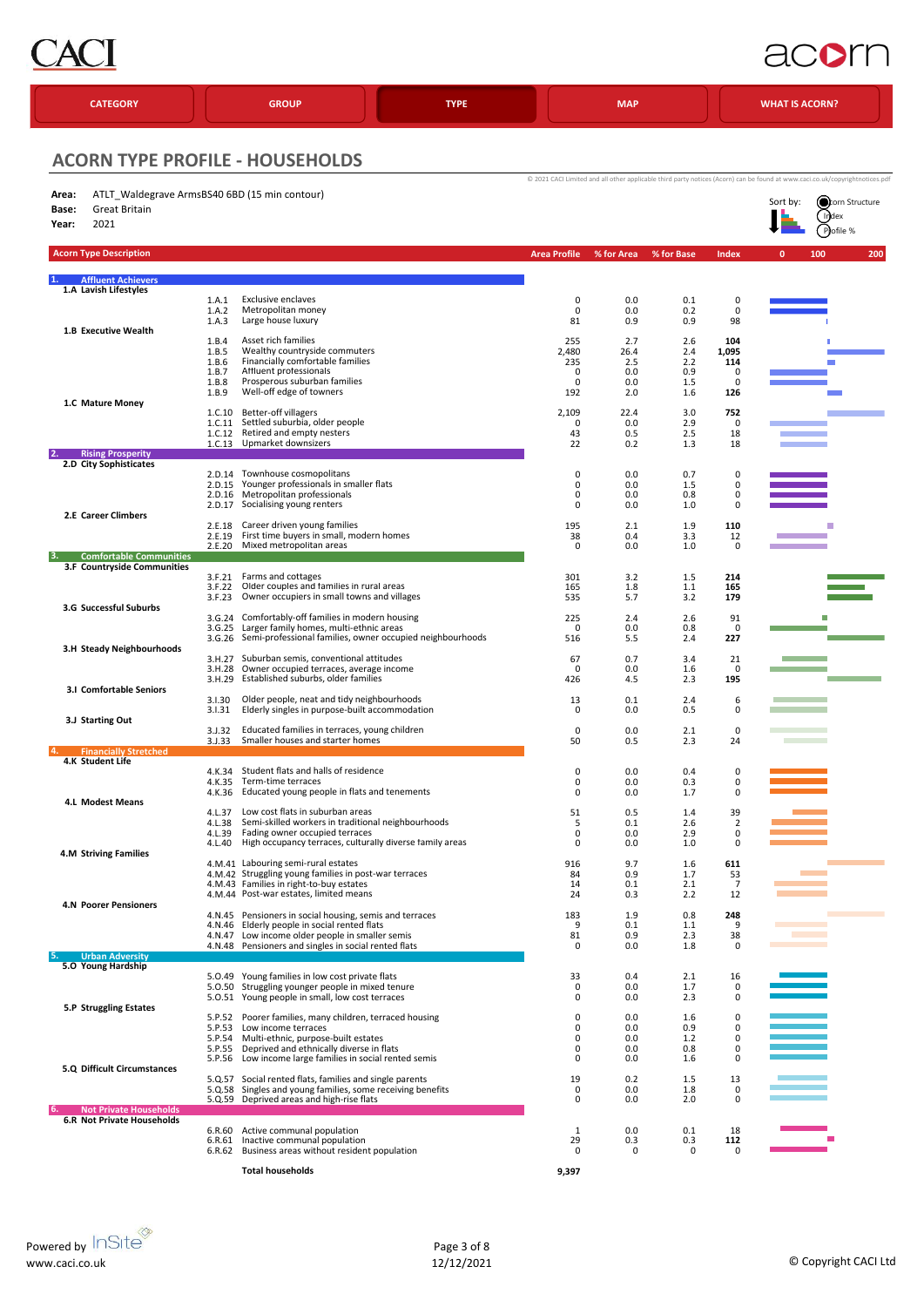

Source: OS Open Data 2018



### **DOMINANT ACORN GROUP - HOUSEHOLDS**

**Area:** ATLT\_Waldegrave ArmsBS40 6BD (15 min contour)

© 2021 CACI Limited and all other applicable third party notices (Acorn) can be found at www.caci.co.uk/copyrightnotices.pdf

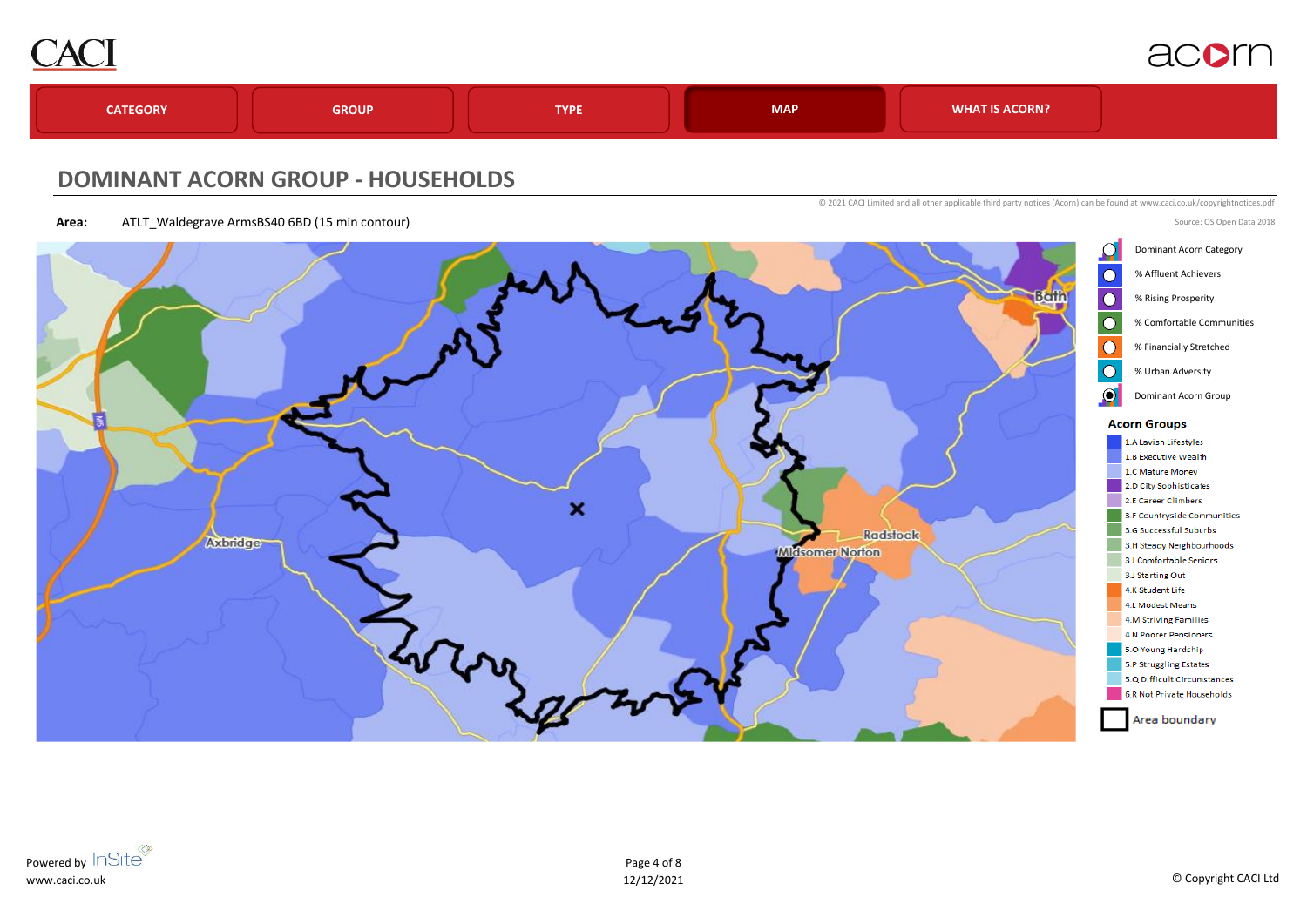## AC

## acorn

|  | <b>CATEGORY</b> | <b>GROUP</b> | <b>TVDF</b> | <b>MAP</b> | <b>WHAT IS ACORN?</b> |
|--|-----------------|--------------|-------------|------------|-----------------------|
|--|-----------------|--------------|-------------|------------|-----------------------|

**ACORN - WHAT IS IT?**



Powered by InSite® www.caci.co.uk

Page 5 of 8

United Kingdom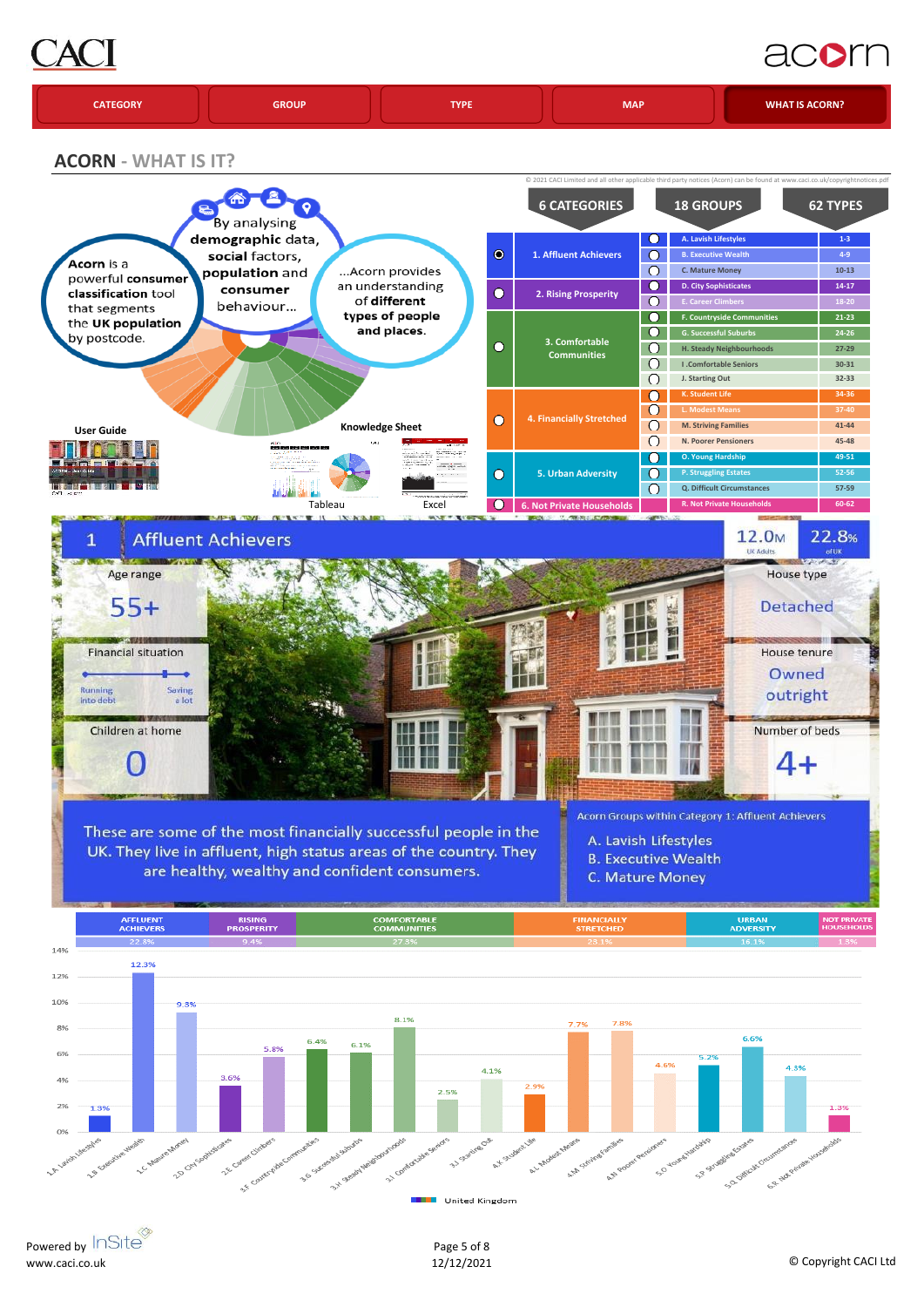### **CGA LICENCED PREMISES**

[©](http://www.caci.co.uk/copyrightnotices.pdf) 2021 CACI Limited and all other applicable third party notices (CGA) can be found at www.caci.co.uk/copyrightnotices.pdf

|                        | ATLT Waldegrave ArmsBS40 6BD (15 min co |
|------------------------|-----------------------------------------|
| Great Britain<br>Base: |                                         |

Year: 2021

| <b>Licence Type</b> | <b>Profile</b> | Per 1000<br>Pop (Area) | Per 1000<br>Pop (Base) | <b>Index</b> | 100 | 200 |
|---------------------|----------------|------------------------|------------------------|--------------|-----|-----|
| Pubs & Full On      | 47             | 197.7                  | 84.9                   | 233          |     |     |
| Proprietary Club    |                | 4.2                    | 8.1                    | 52           |     |     |
| Registered Club     | 12             | 50.5                   | 29.9                   | 169          |     |     |
| Restaurant          | כ              | 21.0                   | 34.6                   | 61           |     |     |
| Residential         | -              | 4.2                    | 3.5                    | 121          |     |     |

| <b>Name</b>                          | <b>Description</b>            | <b>License Type</b>    | <b>Owner Name</b>                | <b>Postcode</b> |
|--------------------------------------|-------------------------------|------------------------|----------------------------------|-----------------|
| <b>Ston Easton Park</b>              | von Essen Hotels              | Pubs & Full On         | von Essen Hotels                 | <b>BA 3 4DF</b> |
| Crown Inn                            | Independent Free              | Pubs & Full On         | Independent Free                 | BA34EB          |
| Somerset Wagon                       | Wadworth & Co Limited         | Pubs & Full On         | Wadworth & Co Limited            | BA 3 4JW        |
| <b>Waldegrave Arms</b>               | Ei Group                      | Pubs & Full On         | Ei Group                         | BA 3 4LL        |
| Litton                               | Independent Free              | Pubs & Full On         | Independent Free                 | BA 3 4PW        |
| Old Down Inn                         | Independent Free              | Pubs & Full On         | Independent Free                 | <b>BA 3 4SA</b> |
| George Inn                           | Punch Pub Company             | Pubs & Full On         | Punch Pub Company                | BA 3 4TQ        |
| Horse & Jockey Inn                   | Independent Free              | Pubs & Full On         | Independent Free                 | <b>BA34UH</b>   |
| Hunters Lodge Inn                    | Independent Free              | Pubs & Full On         | Independent Free                 | BA 5 3AR        |
| Queen Victoria Inn                   | <b>Butcombe Brewery</b>       | Pubs & Full On         | <b>Butcombe Brewery</b>          | BA 53BA         |
| Ploughboy Inn                        | <b>Independent Free</b>       | Pubs & Full On         | Independent Free                 | BA 5 3ET        |
| <b>Purnells Bowling Club</b>         | Independent Free              | <b>Registered Club</b> | Independent Free                 | <b>BS397LG</b>  |
| Chew Valley Lake Sailing Club        | Independent Free              | <b>Registered Club</b> | Independent Free                 | <b>BS40 8XN</b> |
| <b>Rising Sun</b>                    | <b>St Austell Brewery</b>     | Pubs & Full On         | <b>St Austell Brewery</b>        | <b>BS39 4AQ</b> |
| George & Dragon                      | Ei Group                      | Pubs & Full On         | Ei Group                         | <b>BS39 4BH</b> |
| <b>Carpenters Arms</b>               | <b>Buccaneer Holdings Ltd</b> | Pubs & Full On         | <b>Buccaneer Holdings Ltd</b>    | <b>BS39 4BX</b> |
| <b>Druids Arms</b>                   | Wellington                    | Pubs & Full On         | Wellington                       | <b>BS39 4EJ</b> |
| <b>Travellers Rest</b>               | Punch Pub Company             | Pubs & Full On         | Punch Pub Company                | <b>BS39 4JF</b> |
| Chelwood House                       | Independent Free              | Residential            | Independent Free                 | <b>BS39 4NH</b> |
| Railway Inn                          | <b>Admiral Taverns Ltd</b>    | Pubs & Full On         | <b>Admiral Taverns Ltd</b>       | <b>BS39 5PD</b> |
| <b>Hunters Rest</b>                  | Independent Free              | Pubs & Full On         | Independent Free                 | <b>BS39 5QL</b> |
| Clutton Village Hall                 | Independent Free              | <b>Registered Club</b> | Independent Free                 | <b>BS39 5SP</b> |
| Temple Cloud Cricket Club            | Independent Free              | <b>Registered Club</b> | Independent Free                 | <b>BS39 5TF</b> |
| Clutton Football Club                | <b>Independent Free</b>       | <b>Registered Club</b> | Independent Free                 | <b>BS39 5TA</b> |
| <b>Red Lion</b>                      | Punch Pub Company             | Pubs & Full On         | Punch Pub Company                | <b>BS39 5UT</b> |
| Cameley Lodge                        | Independent Free              | Pubs & Full On         | Independent Free                 | <b>BS39 5AH</b> |
| Ring O Bells                         | <b>Butcombe Brewery</b>       | Pubs & Full On         | <b>Butcombe Brewery</b>          | <b>BS39 5AN</b> |
| Temple Inn                           | Country Pub Group Ltd         | Pubs & Full On         | Country Pub Group Ltd            | <b>BS39 5DA</b> |
| Old Station Inn                      | <b>Butcombe Brewery</b>       | Pubs & Full On         | <b>Butcombe Brewery</b>          | <b>BS39 6EN</b> |
| Star Inn                             | <b>Admiral Taverns Ltd</b>    | Pubs & Full On         | <b>Admiral Taverns Ltd</b>       | <b>BS39 6HX</b> |
| Farrington Inn                       | *Other Small Retail Groups    | Pubs & Full On         | *Other Small Retail Groups       | <b>BS39 6TG</b> |
| Farrington Memorial Hall Social Club | Independent Free              | <b>Registered Club</b> | Independent Free                 | <b>BS39 6TY</b> |
| Spice Dunes                          | <b>Admiral Taverns Ltd</b>    | Restaurant             | <b>Admiral Taverns Ltd</b>       | <b>BS39 6UL</b> |
| <b>Waldegrave Arms</b>               | <b>Admiral Taverns Ltd</b>    | Pubs & Full On         | <b>Admiral Taverns Ltd</b>       | <b>BS40 6BD</b> |
| Castle Of Comfort Inn                | Independent Free              | Pubs & Full On         | Independent Free                 | <b>BS40 6DD</b> |
| Wellsway                             | Independent Free              | Pubs & Full On         | Independent Free                 | <b>BS40 6EJ</b> |
| Crown Inn                            | <b>Admiral Taverns Ltd</b>    | Pubs & Full On         | <b>Admiral Taverns Ltd</b>       | <b>BS40 6HA</b> |
| <b>Blue Bowl</b>                     | Stonegate Pub Company         | Pubs & Full On         | Stonegate Pub Company            | <b>BS40 6HJ</b> |
| Ring O Bells                         | <b>Butcombe Brewery</b>       | Pubs & Full On         | <b>Butcombe Brewery</b>          | <b>BS40 6JE</b> |
| New Inn                              | Wadworth & Co Limited         | Pubs & Full On         | Wadworth & Co Limited            | <b>BS407SB</b>  |
| Blagdon Village Club                 | Independent Free              | <b>Registered Club</b> | Independent Free                 | <b>BS40 7TA</b> |
| Seymour Arms                         | Independent Free              | Pubs & Full On         | Independent Free                 | <b>BS40 7TH</b> |
| <b>Plume Of Feathers</b>             | Unknown                       | Pubs & Full On         | Unknown                          | <b>BS40 7AH</b> |
| Prince Of Waterloo                   | Wellington                    | Pubs & Full On         | Wellington                       | <b>BS40 8AR</b> |
| Crown Inn                            | Independent Free              | Pubs & Full On         | Independent Free                 | <b>BS40 8AY</b> |
| Stoke Inn                            | Independent Free              | Pubs & Full On         | Independent Free                 | <b>BS40 8XE</b> |
| Bear & Swan                          | Fuller Smith & Turner         | Pubs & Full On         | <b>Fuller Smith &amp; Turner</b> | <b>BS40 8PR</b> |
| Chew Stoke Bowling Club              | Independent Free              | <b>Registered Club</b> | Independent Free                 | <b>BS40 8XN</b> |
| Pig Near Bath                        | Home Grown Hotels LTD         | Pubs & Full On         | Home Grown Hotels LTD            | <b>BS39 4NS</b> |
| Queens Arms                          | Wadworth & Co Limited         | Pubs & Full On         | Wadworth & Co Limited            | <b>BS40 8RQ</b> |
| Pony & Trap                          | Independent Free              | Pubs & Full On         | Independent Free                 | <b>BS40 8TQ</b> |
| <b>Farrington Golf Club</b>          | Independent Free              | <b>Registered Club</b> | Independent Free                 | <b>BS39 6TS</b> |
| Coombe Lodge                         | Independent Free              | Pubs & Full On         | Independent Free                 | <b>BS407RG</b>  |
|                                      |                               |                        |                                  |                 |

Powered by InSite<sup></sup> www.caci.co.uk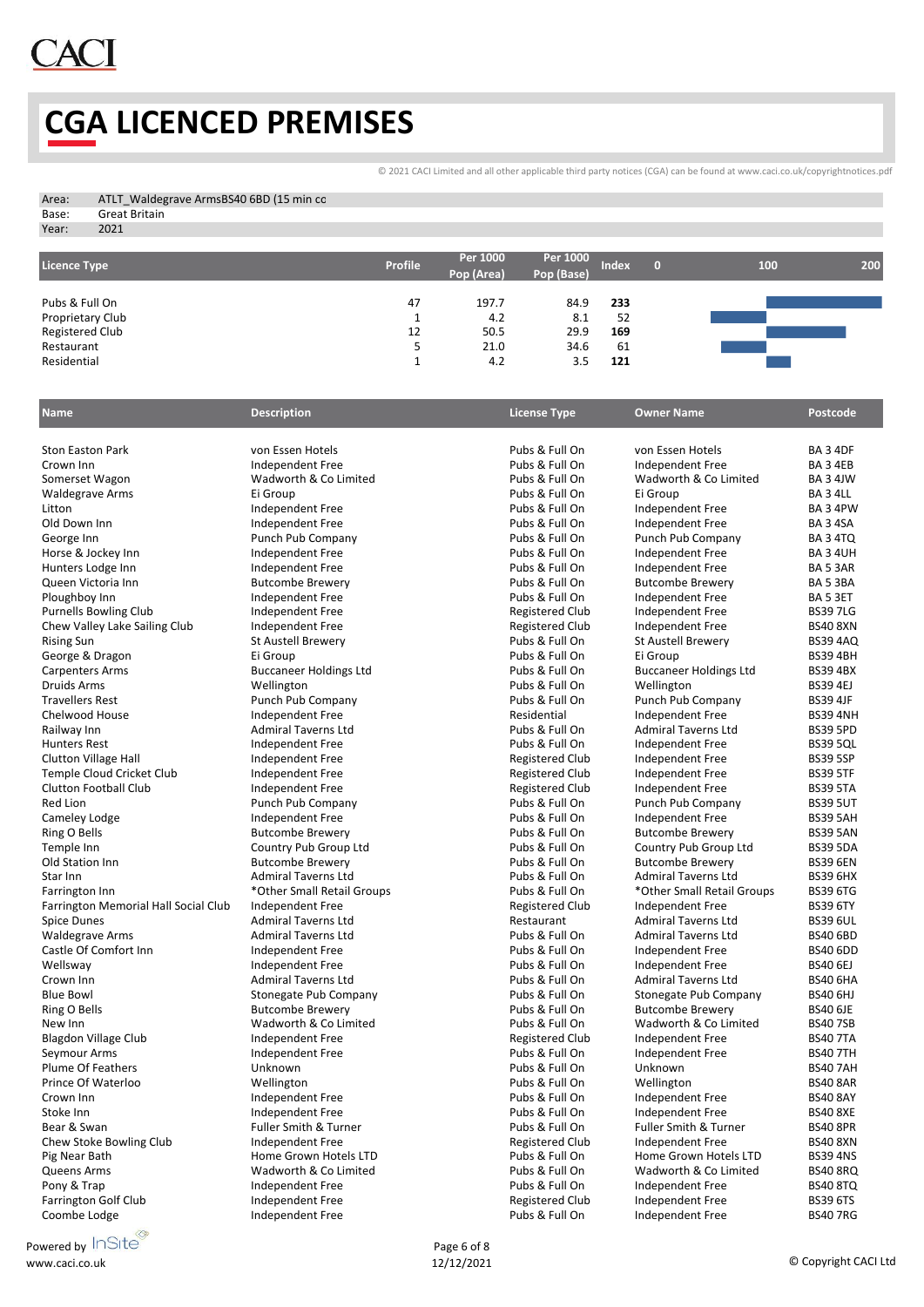

# **CGA LICENCED PREMISES**

[©](http://www.caci.co.uk/copyrightnotices.pdf) 2021 CACI Limited and all other applicable third party notices (CGA) can be found at www.caci.co.uk/copyrightnotices.pdf

| Area: | ATLT Waldegrave ArmsBS40 6BD (15 min co |
|-------|-----------------------------------------|
| Base: | Great Britain                           |
| Year: | 2021                                    |

| <b>Licence Type</b> | <b>Profile</b> | Per 1000<br>Pop (Area) | Per 1000<br>Pop (Base) | <b>Index</b> | 100 | 200 |
|---------------------|----------------|------------------------|------------------------|--------------|-----|-----|
| Pubs & Full On      | 47             | 197.7                  | 84.9                   | 233          |     |     |
| Proprietary Club    |                | 4.2                    | 8.1                    | 52           |     |     |
| Registered Club     | 12             | 50.5                   | 29.9                   | 169          |     |     |
| Restaurant          | ب              | 21.0                   | 34.6                   | 61           |     |     |
| Residential         |                | 4.2                    | 3.5                    | 121          |     |     |

| <b>Name</b>                    | <b>Description</b>      | <b>License Type</b> | <b>Owner Name</b>       | Postcode        |
|--------------------------------|-------------------------|---------------------|-------------------------|-----------------|
|                                |                         |                     |                         |                 |
| Chew Valley Rugby Club         | Independent Free        | Registered Club     | Independent Free        | <b>BS40 8UE</b> |
| East Harptree Village Club     | Independent Free        | Registered Club     | Independent Free        | <b>BS40 6AY</b> |
| High Littleton Recreation Club | Independent Free        | Proprietary Club    | Independent Free        | <b>BS39 6HD</b> |
| Pelican                        | <b>Butcombe Brewery</b> | Pubs & Full On      | <b>Butcombe Brewery</b> | <b>BS40 8SL</b> |
| Woodford Lodge Rest            | Independent Free        | Restaurant          | Independent Free        | <b>BS40 8XH</b> |
| <b>Celebrations Bars</b>       | Independent Free        | Pubs & Full On      | Independent Free        | <b>BS397XJ</b>  |
| Ubley Parish Hall              | Independent Free        | Registered Club     | Independent Free        | <b>BS40 6PH</b> |
| <b>Aldwick Court Farm</b>      | Independent Free        | Pubs & Full On      | Independent Free        | <b>BS40 5RF</b> |
| Herons Green Farm              | Independent Free        | Pubs & Full On      | Independent Free        | <b>BS40 6NL</b> |
| Hartleys Kitchen               | Independent Free        | Restaurant          | Independent Free        | <b>BA 3 4UL</b> |
| Chew Kitchen                   | Independent Free        | Restaurant          | Independent Free        | <b>BS40 8UE</b> |
| Chew Valley Weddings Limited   | Independent Free        | Pubs & Full On      | Independent Free        | <b>BS40 8RJ</b> |
| Lazy Lobster                   | Independent Free        | Restaurant          | Independent Free        | <b>BS40 8SH</b> |